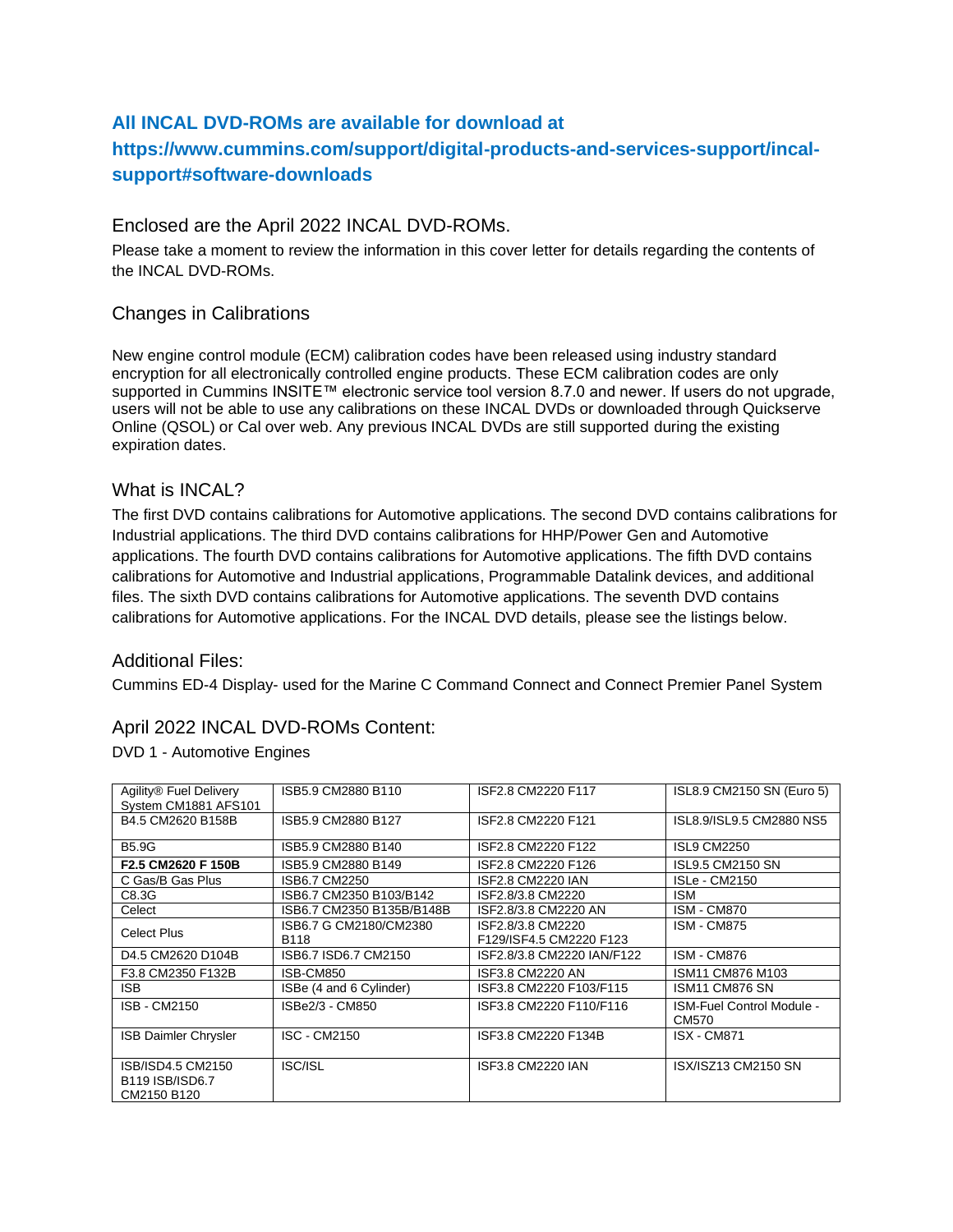| ISB/ISD6.7 CM2880<br>B <sub>126</sub> | ISC/Transit Bus ISL8.3 - CM850                      | ISF3.8 CM2350 F109                               | <b>ISZ13 NSV 2880E IAT</b> |
|---------------------------------------|-----------------------------------------------------|--------------------------------------------------|----------------------------|
| ISB3.9 CM2220 B107                    | ISC8.3 CM2250                                       | ISF3.8 CM2350 F120                               | L Gas Plus                 |
| ISB4.5 CM2350 B104                    | ISD4.5 NSV/ISB5.9<br>NS4/ISDe6.7 NS4 CM2880<br>WFLD | ISG11 CM2880 G106/G108<br>ISG12 CM2880 G107/G109 | L10G                       |
| ISB4.5 CM2350<br>B129B/B147B          | ISD6.7 CM2880 D101                                  | <b>ISL - CM2150D</b>                             | L9 CM2350 L119B            |
| ISB4.5/6.7 ISD4.5/6.7                 | ISD6.7 CM2880 D101                                  | ISL 8.9 CM2350 L111                              | L9N CM2380 L124B/L130B     |
| CM2150 SN                             |                                                     |                                                  |                            |
| ISB4.5/6.7 ISD4.5/6.7                 | ISDe - CM2150                                       | ISL G - CM2180/CM2380                            | X11 CM2670 X126B           |
| CM2150 SN (EURO 5)                    |                                                     |                                                  |                            |
| ISB5.9 CM2150 B111                    | ISF2.8 CM2220 AN                                    | ISL8.9 - CM850                                   | X12 CM2450 X137B           |
| ISB5.9 CM2880                         | ISF2.8 CM2220<br>EC/ECF2/ECCF2                      | <b>ISL8.9 CM2150 SN</b>                          |                            |
| ISB5.9 CM2880                         | ISF2.8 CM2220 F101                                  | ISL8.9 CM2150 SN (Euro 4.5)                      |                            |

# DVD 2 – Industrial Engines

| 480C-E                                             | QSB4.5 CM2150<br>B108/QSB6.7 CM2150<br>B <sub>109</sub> | QSC8.3 CM850(CM2850)                                  | QSN14 CM876 N103                                     |
|----------------------------------------------------|---------------------------------------------------------|-------------------------------------------------------|------------------------------------------------------|
| Celect Plus Industrial                             | QSB4.5 CM2350<br>B106/B122/B144                         | QSC8.3/QSL9                                           | QSX11.9/15 CM2250<br><b>ECF/X115</b>                 |
| <b>CENSE</b>                                       | QSB4.5 CM2350 B174C                                     | QSF2.8 CM2880 F104/F108/QSF3.8<br>CM2880 F112         | QSX <sub>15</sub>                                    |
| Centinel                                           | QSB5.9 CM2880<br>B115/QSB6.7 CM2880<br>B116             | QSF2.8 CM2880<br>F105/F106/F114/F124/F123             | QSX15 CM2350 X130                                    |
| <b>CENTRY</b>                                      | QSB5.9/44, 5.9/30, 4.5/30,<br>3.9/30                    | QSF3.8/F3.8 CM2350<br>F107/F118/F119/F125/F133C/F142C | QSZ13 CM2150 Z101                                    |
| Centry CM2940                                      | QSB6.7 CM2350<br>B105/B130/B145                         | QSG12/X12 CM2350 G110/G113<br>X144C                   | QSZ13 CM2150 Z102                                    |
| L9 CM2350 L120C                                    | QSB6.7 CM2350/QSL8.9<br>CM2350 T4F                      | QSL9 CM2250 L106                                      | VTA903 CM2250 V105                                   |
| <b>Next Generation Cense</b><br>CM2330             | QSB6.7/QSL 9 CM2250                                     | QSL9 CM2250 L115                                      | X15 CM2350<br>X125M/QSX15 CM2350<br>X <sub>131</sub> |
| <b>PIM</b>                                         | QSB6.7/QSL 9 CM2250<br>Komatsu                          | QSL9 CM2350 L102/L118/L122                            | X15 CM2350 X132C                                     |
| QSB3.3 - CM2150                                    | QSB6.7-M CM2250                                         | QSL9 CM850(CM2850)                                    |                                                      |
| QSB3.3 CM2250 EC/B137                              | <b>QSB7 CM2880</b><br>B117/QSL9.3 CM2880 L113           | QSM11                                                 |                                                      |
| QSB3.9 CM2880<br>B138/QSB5.9 CM2880<br><b>B139</b> | QSC8.3 CM2880 C102                                      | <b>QSN14 CM876 N102</b>                               |                                                      |

# DVD 3 – HHP/PowerGen Engines

| Gas Cense -<br>QSK19G/45G/60G.<br>QSV81/91 - CM850 | QSK 23/60/78 CM850 Power<br>Gen Interface                                  | QSK50/60 CM2350 MCRS<br>K108/K116/K117 - Primary                       | QSK95 CM2350 K113 -<br>Secondary         |
|----------------------------------------------------|----------------------------------------------------------------------------|------------------------------------------------------------------------|------------------------------------------|
| Gas Compression GTA,<br><b>KTA</b>                 | QSK19 CM850/CM2850 MCRS<br>Power Gen/QSK19 CM2150<br><b>MCRS Power Gen</b> | QSK50/60 CM2350 MCRS<br>K108/K116/K117 - Secondary                     | QSK95 Tier2 Marine<br>CM2350 - Primary   |
| HSK78G CM2358 K129G<br>- Primary                   | QSK19 CM850/CM2850<br>MCRS/QSK19 CM2150 MCRS                               | QSK50/60<br>CM850/CM2150/CM2850<br>MCRS Power Gen/K123M-<br>Primary    | QSK95 Tier2 Marine<br>CM2350 - Secondary |
| HSK78G CM2358 K129G<br>- Secondary                 | QSK19/23 CM2350<br>K105/K114/K115/K127                                     | QSK50/60<br>CM850/CM2150/CM2850<br>MCRS Power Gen/K123M -<br>Secondary | QSL9 CM850(CM2850)                       |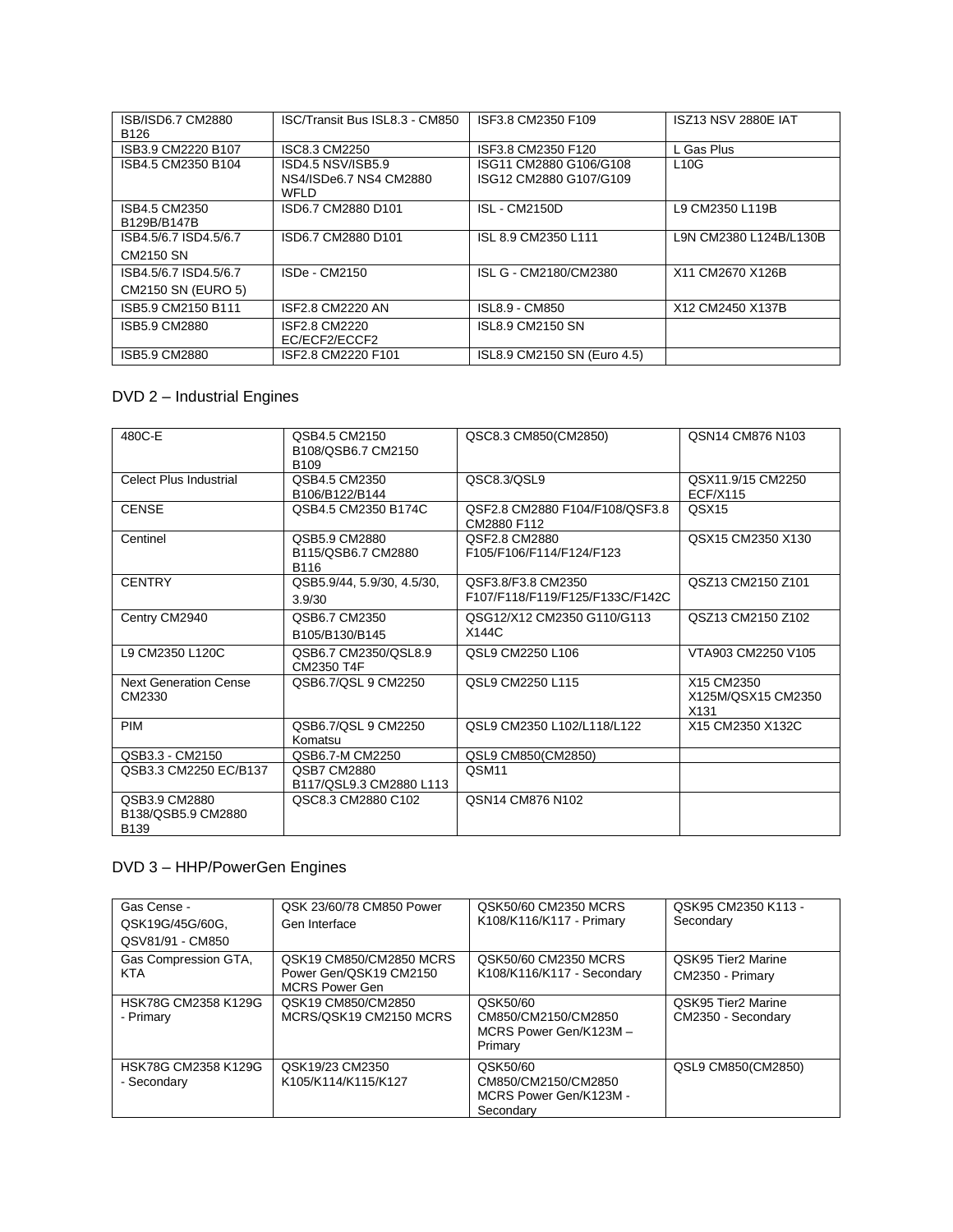| QSB4.5/6.7/7-DM<br>CM850(CM2850)                | QSK23/60/78 CM2250<br>K109/K112/K104                                                   | QSK60 CM2350 K149M -<br>Primary             | QSL9 CM2350 L107                                   |
|-------------------------------------------------|----------------------------------------------------------------------------------------|---------------------------------------------|----------------------------------------------------|
| QSB6.7 CM2350 B112                              | QSK38 CM2350 K125/K138M -<br>Primary                                                   | QSK60 CM2350 K149M -<br>Secondary           | QSM11 CM876 Power<br>Gen/QSM11 CM876<br>M101/M102M |
| QSG12 CM2880 G112                               | QSK38 CM2350 K125/K138M-<br>Secondary                                                  | QSK78 CM2350<br>K126/K137/K154C - Primary   | QST30                                              |
| QSK 19/23/45/60/78                              | QSK38 CM850/CM2850 MCRS<br>Power Gen/QSK38 CM2150<br><b>MCRS Power Gen - Primary</b>   | QSK78 CM2350<br>K126/K137/K154C - Secondary | QST30 CM2350 T101/T102<br>- Primary                |
| QSK 19G/38G/60G,<br>QSV81/91 -<br>CM700/CM2358  | QSK38 CM850/CM2850 MCRS<br>Power Gen/QSK38 CM2150<br><b>MCRS Power Gen - Secondary</b> | QSK95 CM2350 K111 - Primary                 | QST30 CM2350 T101/T102<br>- Secondary              |
| QSK 19G/38G/60G,<br>QSV81/91 -<br>SSM558/CM2358 | QSK38 CM850/CM2850<br>MCRS/QSK38 CM2150 MCRS -<br>Primary                              | QSK95 CM2350 K111 -<br>Secondary            | QST30 - CM850 - Power<br>Generation                |
| QSK 23/60/78 CM500<br>Power Gen                 | QSK38 CM850/CM2850<br>MCRS/QSK38 CM2150 MCRS -<br>Secondary                            | QSK95 CM2350 K113/K128M -<br>Primary        | QST30 - Power Gen                                  |

## DVD 3 – Automotive Engines

| <sup>7</sup> CM2350 B121b.<br>B6.7<br>B/B1<br>∶41،<br>. |  |  |
|---------------------------------------------------------|--|--|

## DVD 4 – Automotive Engines

| 15N CM2380<br>M104B/M105B | F2.8 CM2620 F135B                                             | ISX12 G CM2180/CM2380 EJ | L9 CM2450 L126B/L127B |
|---------------------------|---------------------------------------------------------------|--------------------------|-----------------------|
| B6.2 CM2670 B156B         | F2.8 CM2620 F136B                                             | ISX12/11.9/15 CM2250     | X12 CM2350 X119B      |
| ISB6.7 CM2670 B153B       | F3.8 CM2620 F137B/F138B                                       | ISX12N CM2380 X120B      |                       |
| <b>B6.7 CM2670 FUVL</b>   | ISX12 CM2350<br>X102/X103/X108/ISX15<br>CM2350 X101/X104/X109 | <b>ISX15 CM2250 SN</b>   |                       |

## DVD 5 – Automotive Engines

| B4.0 CM2620 B154B                | D6.7 CM2670<br>D102B/D106B/D107B | ISL8.9 CM2670 E                                         | B6.7 G CMOH6.0 B125  |
|----------------------------------|----------------------------------|---------------------------------------------------------|----------------------|
| B6.7 CM2670<br>B167B/B168B/B169B | ISB4.5 CM2620 E                  | ISL9.5 NS5 2880E IAT                                    | ISG12 G CMOH6.0 G111 |
| B6.7N CM2380 B150B               | ISB6.2 CM2670 E                  | L9 CM2670 L128B                                         | L8.9G CMOH2.0 L125B  |
| BES CM2450 EV101B                | ISD 5L EU VI                     | N <sub>14</sub> CM <sub>876</sub> N <sub>108</sub> B    |                      |
| D4.0 CM2620 D103B                | ISF3.8 CM2620 A                  | R <sub>2</sub> .8 CM <sub>2220</sub> R <sub>101</sub> B |                      |

## DVD 5 - Industrial Engines

| B4.5 CM2350 B146C          | QSB4.5 CM2250 EC/B131                    | QSZ14 CM2670 CSIV                               | Z13 CM2880 Z104G |
|----------------------------|------------------------------------------|-------------------------------------------------|------------------|
| B6.7 CM2350 B136C          | QSB4.5/6.7 CM850(CM2850)<br>QSB5.9 CM850 | Stage V Komatsu MR                              |                  |
| F3.8 CM2350<br>F128C/F143C | QSB6.7 CM2250 EC/B128                    | X15 CM2350 X127C/QSX15<br>CM2350 X105/X106/X118 |                  |

## DVD 5 – PDD

| Aftertreatment Diesel<br><b>Exhaust Fluid Controller</b> | Engine Fuel Supply Pump   | <b>Throttle Actuator</b>         |
|----------------------------------------------------------|---------------------------|----------------------------------|
| Aftertreatment Diesel<br>Exhaust Fluid Dosing Unit       | <b>Fuel Control Valve</b> | <b>Turbo Actuator Controller</b> |